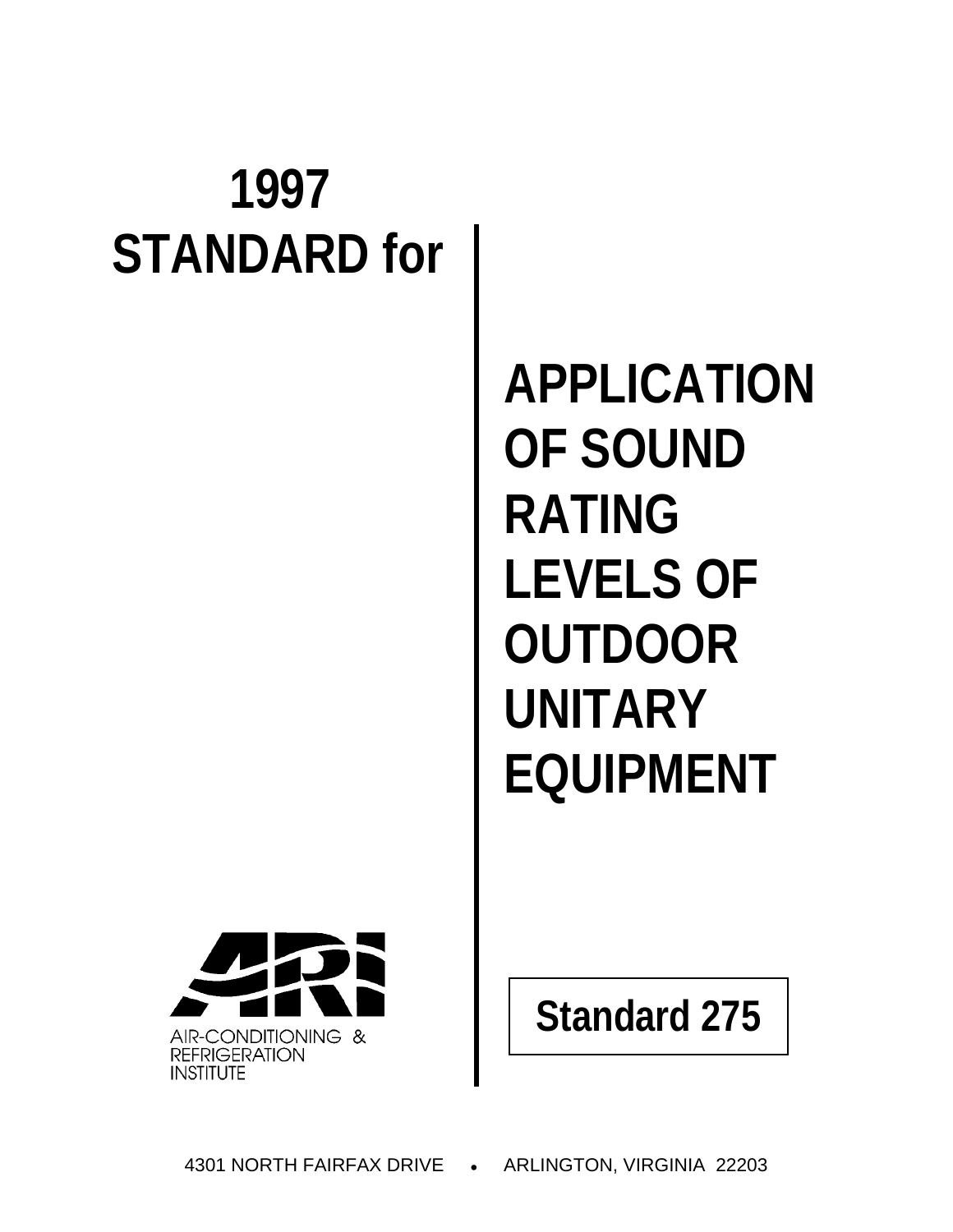### **IMPORTANT**

### *SAFETY RECOMMENDATIONS*

It is strongly recommended that the product be designed, constructed, assembled and installed in accordance with nationally recognized safety requirements, appropriate for products covered by this standard.

ARI, as a manufacturer's trade association, uses its best efforts to develop standards, employing state-of-the-art and accepted industry practices. However, ARI does not certify or guarantee safety of any products, components or systems designed, tested, rated, installed or operated in accordance with these standards or that any test conducted under its standards will be non-hazardous or free from risk.

Note:

This Standard supersedes ARI Standard 275-84.

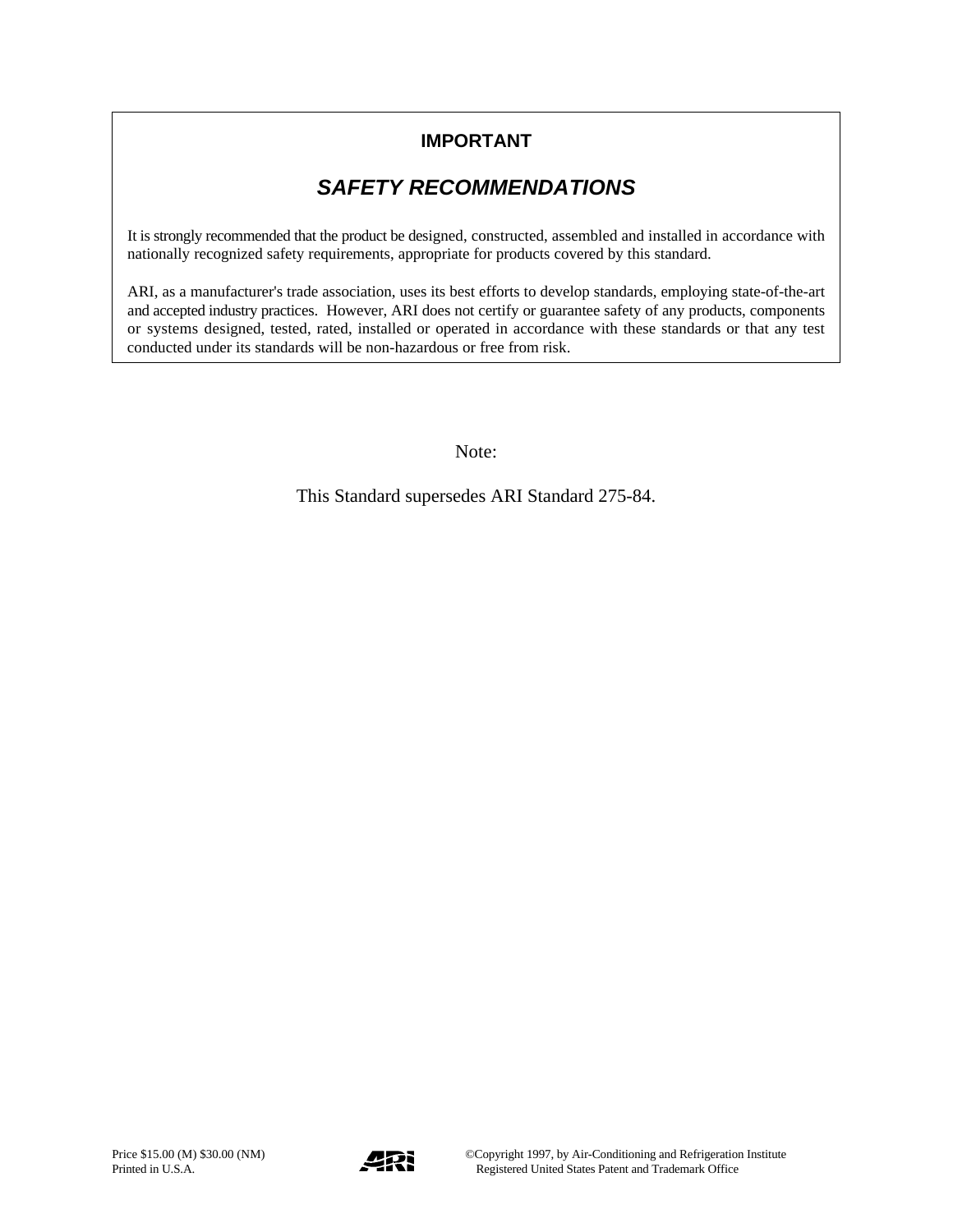| <b>SECTION</b> |     |                                                                       | <b>PAGE</b> |
|----------------|-----|-----------------------------------------------------------------------|-------------|
| Section 1.     |     |                                                                       |             |
| Section 2.     |     |                                                                       |             |
| Section 3.     |     |                                                                       |             |
| Section 4.     |     | Procedure for Estimating A-Weighted                                   |             |
|                | 4.1 |                                                                       |             |
|                | 4.2 | Procedure for Estimating Sound Pressure                               |             |
|                | 4.3 | Procedure for Estimating Sound Pressure Levels -                      |             |
|                | 4.4 |                                                                       |             |
|                | 4.5 |                                                                       |             |
| Section 5.     |     |                                                                       |             |
| Section 6.     |     |                                                                       |             |
|                |     | <b>TABLES</b>                                                         |             |
| Table 1.       |     | Application Factors for Estimating A-Weighted Sound Pressure Level  2 |             |
| Table 2.       |     |                                                                       |             |

### **TABLE OF CONTENTS**

## Table 4. Expected Reduction with Barrier .................................. 12

Table 3. Values Used for Combining Numbers for Multi-Unit Installations ........... 6

### **APPENDICES**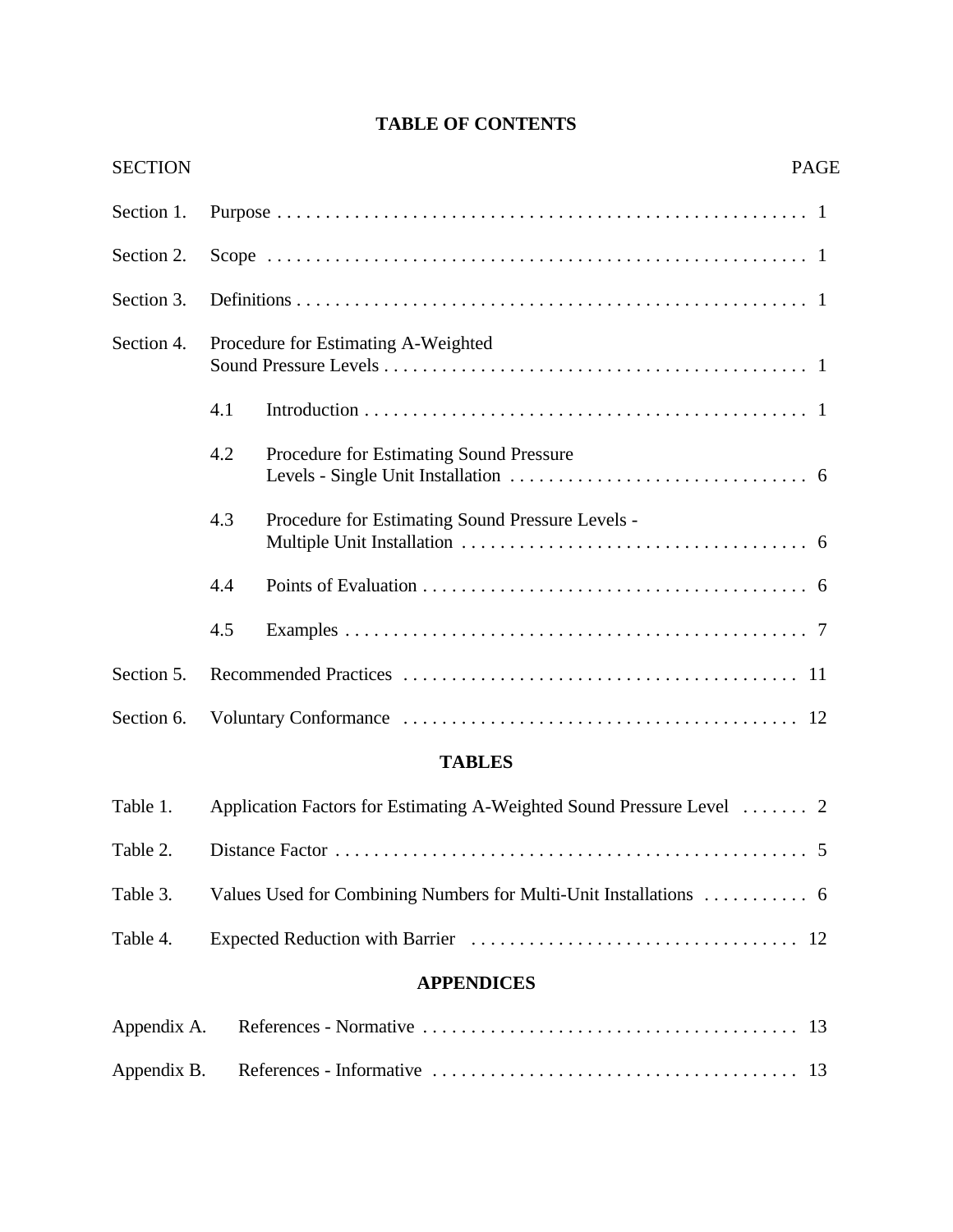### **APPLICATION OF SOUND RATING LEVELS OF OUTDOOR UNITARY EQUIPMENT**

#### **Section 1. Purpose**

for outdoor unitary equipment: definitions, procedures for provisions of ANSI Standard S1.4. estimating A-Weighted sound pressure levels, and recommended application practices.

**1.1.1** *Intent*. This standard is intended for the is recommended" shall be interpreted as follows: guidance of the industry, including manufacturers, engineers, installers, contractors and users.

**1.1.2** *Review and Amendment*. This standard is if compliance with the standard is claimed. subject to review and amendment as technology advances.

#### **Section 2. Scope**

**2.1** *Scope*. This standard applies to the outdoor sections of factory-made air-conditioning and heat pump equipment, **Section 4. Procedure for Estimating**  as defined in Section 3 and ARI Standard 210/240 when **A-Weighted Sound Pressure Levels** rated in accordance with ARI Standard 270.

#### **Section 3. Definitions**

the standard industry definitions established in the current equipment. These factors include equipment location, edition of ASHRAE Terminology of Heating, Ventilation, barrier shielding, sound path, and distance, as descr edition of ASHRAE *Terminology of Heating, Ventilation, Air Conditioning and Refrigeration*, unless otherwise 4.1.1 through 4.1.4 and Table 1. Quantitative values for defined in this section. each of these factors are established to adjust the sound

**3.2** *Sound Rating Level*. That number which is assigned to equipment rated in accordance with ARI Standard 270.

**3.2.1** *Standard Sound Rating Level*. That number assigned to equipment rated at Standard Rating Conditions in accordance with ARI Standard 270.

**3.2.2** *Application Sound Rating Level*. A number assigned to equipment rated in accordance with ARI Standard 270 at conditions other than Standard Rating Conditions.

**3.3** *A-Weighted Sound Pressure Level*. As used herein, the sound pressure level, as measured on the "A" scale of a sound level meter manufactured in accordance with the provisions of ANSI Standard S1.4.

**1.1** *Purpose*. The purpose of this standard is to establish sound level meter manufactured in accordance with the **3.4** *C-Weighted Sound Pressure Level*. As used herein, the sound pressure level, as measured on the "C" scale of a

> **3.5** "Shall," "Should," "Recommended," or "It Is Recommended." "Shall," "should," "recommended," or "it

**3.5.1** *Shall*. Where "shall" or "shall not" is used for a provision specified, that provision is mandatory

**3.5.2** *Should, Recommended, or It Is Recommended*. "Should," "recommended," or "it is recommended" is used to indicate provisions which are not mandatory but which are desirable as good practice.

**3.1** *Definitions*. All terms in this document will follow significant factors related to the application of the **4.1** *Introduction*. ARI Standard 270 establishes a method of rating outdoor unitary equipment in terms of ARI Sound Rating Levels. The sound level of outdoor unitary equipment in various applications is dependent not only upon the ARI Sound Rating Level but also upon several rating level. The summation of the sound rating levels and applied adjustments equal the estimated A-Weighted sound pressure level. The rating method in ARI Standard 270 incorporates an adjustment which is applied in the presence of tones. This method may result in slightly higher predicted sound levels than measured sound levels when following the procedures described in this standard.

> **4.1.1** *Equipment Location Factor*. This factor takes into consideration the effect of walls and other reflective surfaces adjacent to the equipment. Factors for typical equipment locations are given in Item 1, Table 1, and described with sketches.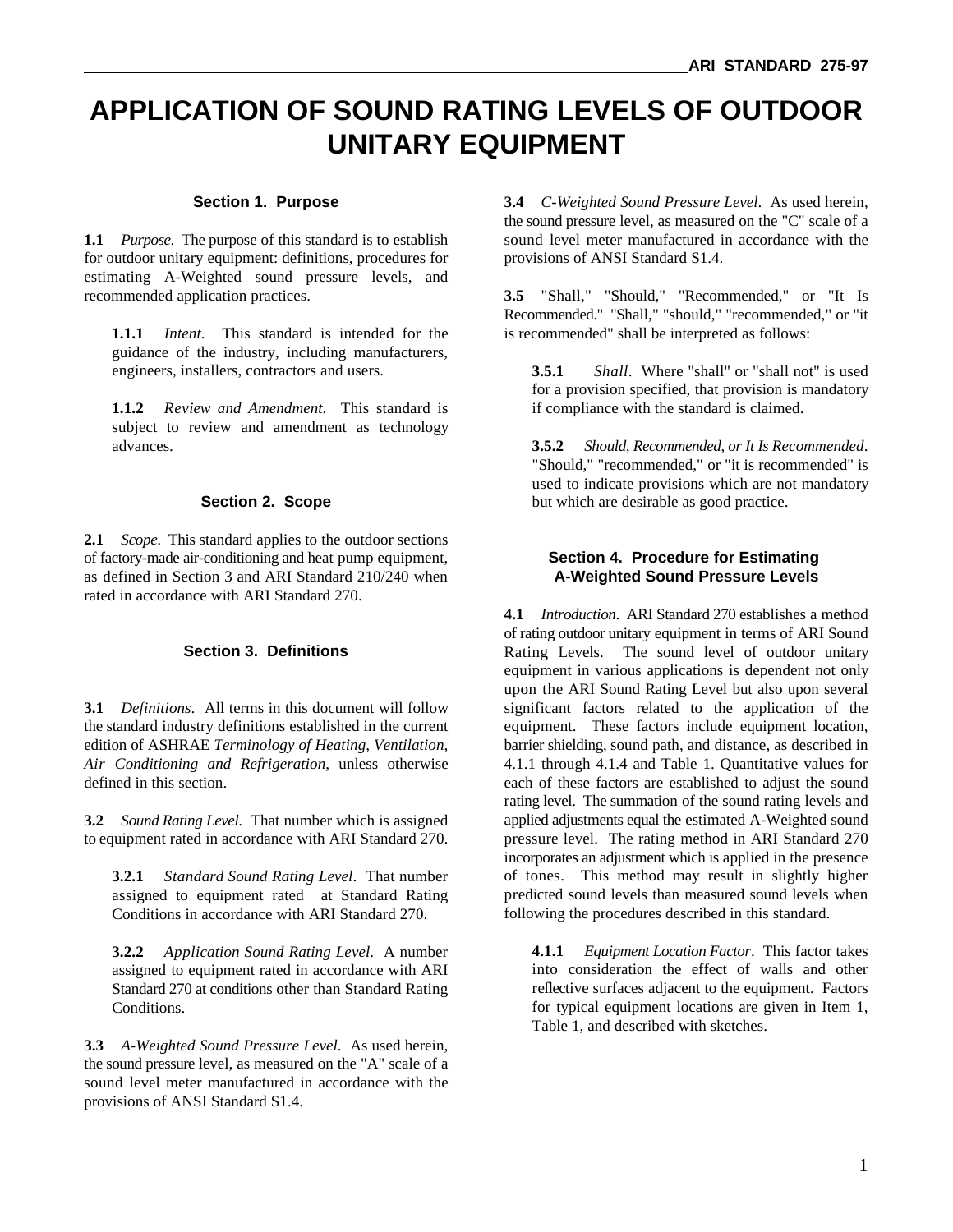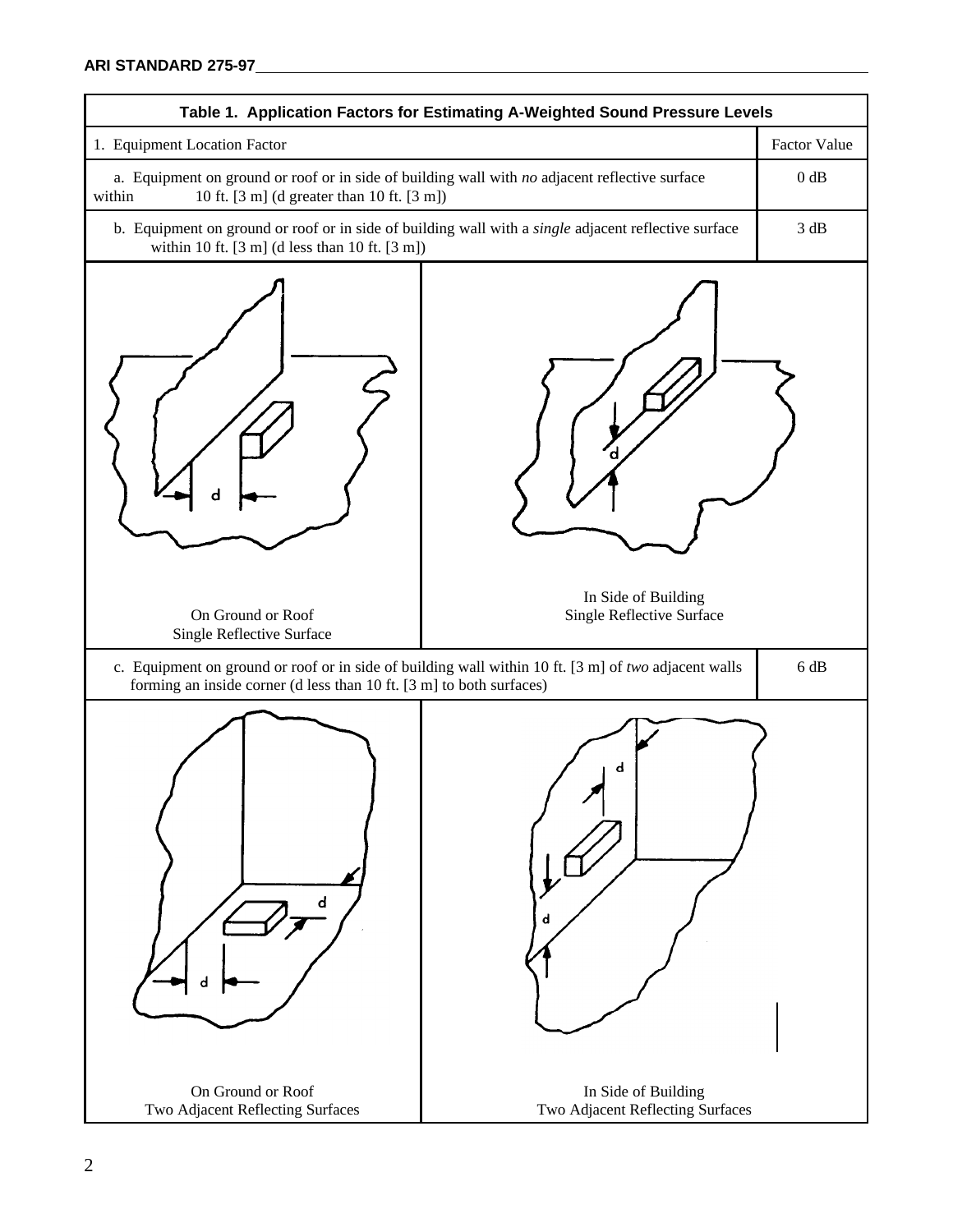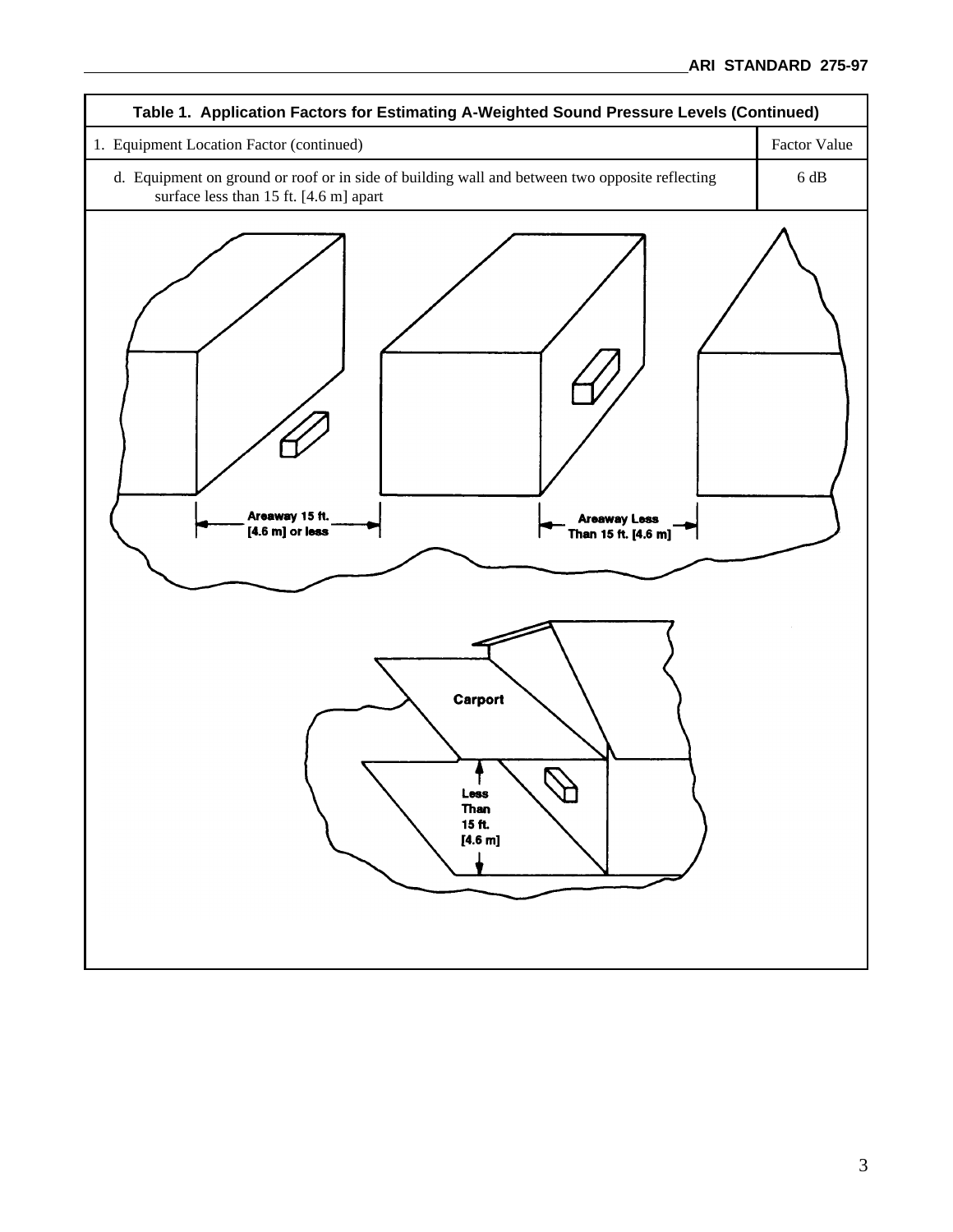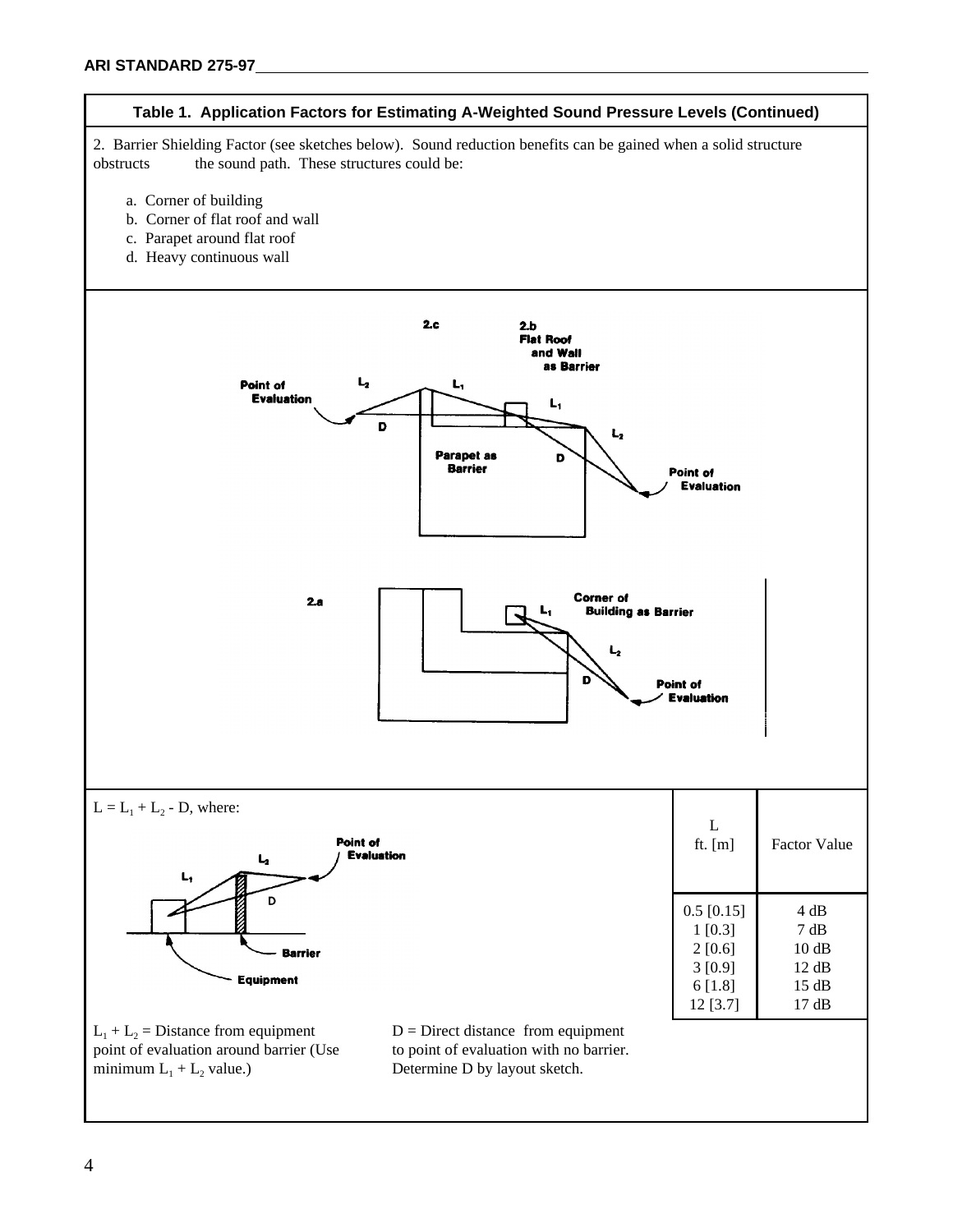

**4.1.2** *Barrier Shielding Factor*. This factor accounts for the sound reduction benefit of any solid structure that obstructs the line of sight (or sound) from the equipment location to the point of evaluation. Such a barrier may be the corner of a building, the edge of a roof, or a heavy wall of masonry, etc., built for the specific purpose of shielding noise from a unit to an area of concern. See Item 2, Table 1, for sketches and the normal barrier factors.

**4.1.3** *Sound Path Factor*. This factor adjusts for the path of sound from the unit to the point of evaluation, which may be to the outdoors only, to a room through open windows, to a room through closed windows, or through a wall. See Item 3, Table 1.

**4.1.4** *Distance Factor*. The direct distance, D, from the equipment location to the point of evaluation is a very significant application factor in determining the estimated A-Weighted sound pressure levels resulting from the operation of outdoor equipment in any installation. The distance factor is obtained from Table 2.

| Table 2. Distance Factor |       |                             |  |  |  |
|--------------------------|-------|-----------------------------|--|--|--|
| ft.                      | [m]   | <b>Factor Value</b><br>(dB) |  |  |  |
| 4                        | 1.2   | 9.5                         |  |  |  |
| 5                        | 1.5   | 11.5                        |  |  |  |
| 6                        | 1.8   | 13.0                        |  |  |  |
| $\overline{7}$           | 2.1   | 14.5                        |  |  |  |
| 8                        | 2.4   | 15.5                        |  |  |  |
| 9                        | 2.7   | 16.5                        |  |  |  |
| 10                       | 3.0   | 17.5                        |  |  |  |
| 15                       | 4.6   | 21.0                        |  |  |  |
| 20                       | 6.1   | 23.5                        |  |  |  |
| 25                       | 7.6   | 25.5                        |  |  |  |
| 30                       | 9.1   | 27.0                        |  |  |  |
| 40                       | 12.2  | 29.5                        |  |  |  |
| 50                       | 15.2  | 31.0                        |  |  |  |
| 60                       | 18.3  | 33.0                        |  |  |  |
| 70                       | 21.3  | 34.5                        |  |  |  |
| 80                       | 24.4  | 35.5                        |  |  |  |
| 90                       | 27.4  | 36.5                        |  |  |  |
| 100                      | 30.5  | 37.5                        |  |  |  |
| 125                      | 38.1  | 39.5                        |  |  |  |
| 150                      | 45.7  | 41.0                        |  |  |  |
| 175                      | 53.3  | 42.5                        |  |  |  |
| 200                      | 61.0  | 43.5                        |  |  |  |
| 400                      | 122.0 | 49.5                        |  |  |  |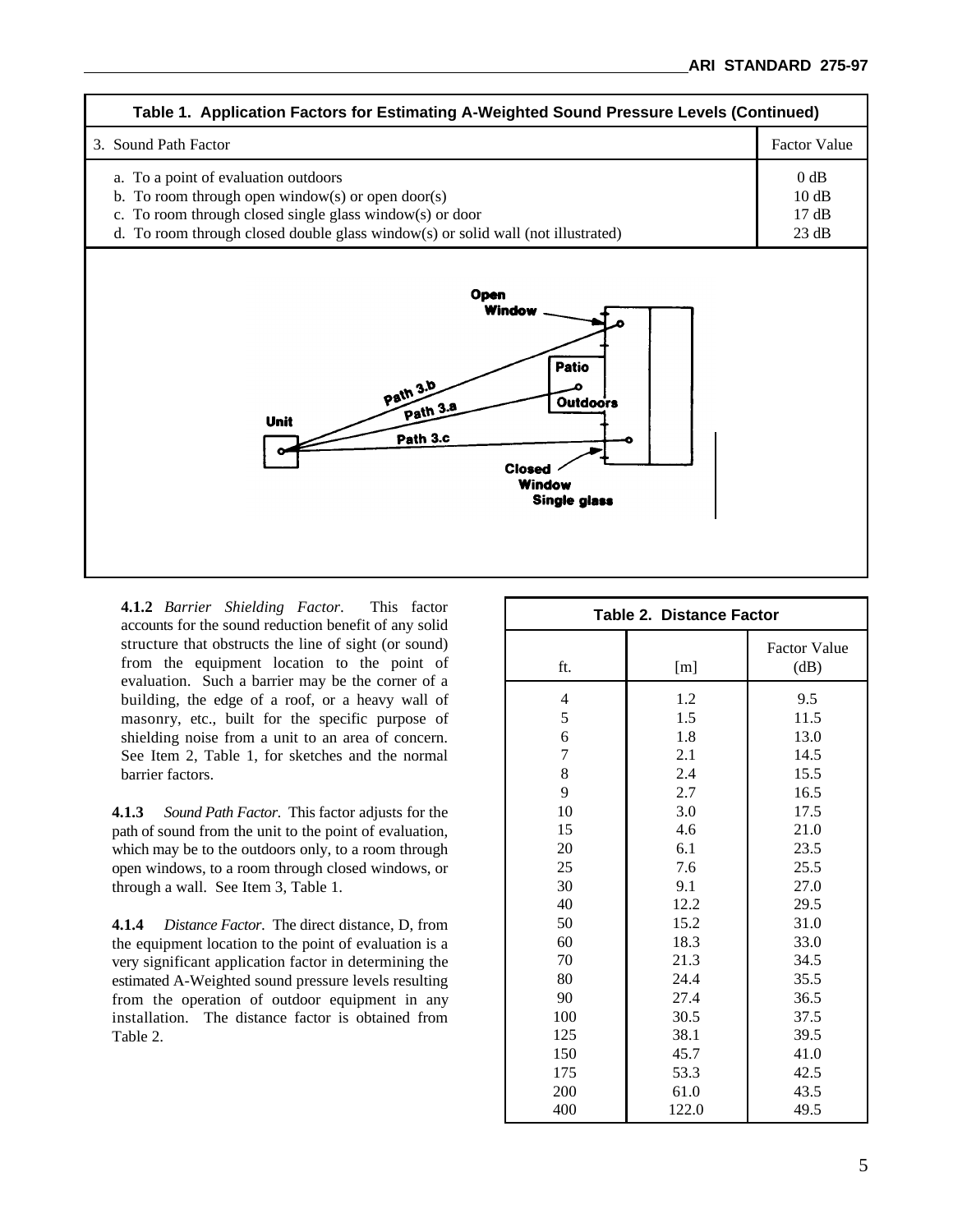#### **ARI STANDARD 275-97**

**4.2** *Procedure for Estimating Sound Pressure Levels - Single Unit Installation*. The basic procedure for estimating A-Weighted sound pressure levels at a given point of evaluation consists of combining the sum of the application and evaluation factors with the Sound Rating Level for the equipment:

| Sound Rating Level from ARI 270 |                                  |  |  |  |  |
|---------------------------------|----------------------------------|--|--|--|--|
| $+$                             | <b>Equipment Location Factor</b> |  |  |  |  |
|                                 | Barrier Shielding Factor         |  |  |  |  |
|                                 | Sound Path Factor                |  |  |  |  |
| Distance Factor                 |                                  |  |  |  |  |
|                                 | Estimated A Weighted Sound       |  |  |  |  |

Estimated A-Weighted Sound Pressure Level dB\*

**4.3** *Procedure for Estimating Sound Levels-Multiple Unit Installation*. Estimated sound levels for multiple unit installations at any point of interest can be determined by combining the effects of each unit at the point of interest. The procedure for multi-unit installations follows that used for single units except for the additional procedure used to combine numbers.

**4.3.1** The combined level for all units is determined as follows:

- 1. Determine the numerical difference between the largest and next largest levels.
- 2. Using Table 3, find the proper value and add it to the larger number. This combines the two largest numbers.
- 3. Determine the numerical difference between this combined number and the third largest level. Again, using Table 3, find the proper value and add it to the combined number.
- 4. Continue this combining procedure until the value to be added from Table 3 becomes 0.0 or until all numbers have been combined.
- 5. The resulting single number represents the effect of all units at the point of evaluation. (See Example 4.5.4)

| <b>Table 3. Values Used for Combining Numbers</b><br>for Multi-Unit Installations |                      |  |  |  |
|-----------------------------------------------------------------------------------|----------------------|--|--|--|
| Difference Between                                                                | Value to be Added to |  |  |  |
| Numbers (dB)                                                                      | Larger Number (dB)   |  |  |  |
| $0.0 \text{ to } 0.5$                                                             | 3.0                  |  |  |  |
| 1.0 to 1.5                                                                        | 2.5                  |  |  |  |
| $2.0 \text{ to } 3.0$                                                             | 2.0                  |  |  |  |
| 3.5 to 5.0                                                                        | 1.5                  |  |  |  |
| 5.5 to 7.0                                                                        | 1.0                  |  |  |  |
| greater than 7.0                                                                  | (0.0)                |  |  |  |

**4.4** *Points of Evaluation*. The calculation procedures described in 4.2 and 4.3 should be made for each area of concern to evaluate the installation from an acoustic standpoint (see 4.5, Examples). Measured A-Weighted sound pressure levels shall be within  $\pm$  5 dB of estimated levels when background levels are at least 5 dB below measured values. This estimation error accounts for the effect of the tone adjustment applied during the rating procedure of ARI Standard 270, as well as inaccuracies in the estimation procedure itself. To obtain the background level, readings shall be made with the unit not operating. The effects of environmental conditons on estmated sound levels are not included in this procedure.

 $\overline{a}$ 

<sup>\*</sup> Rounded to the nearest whole dB value.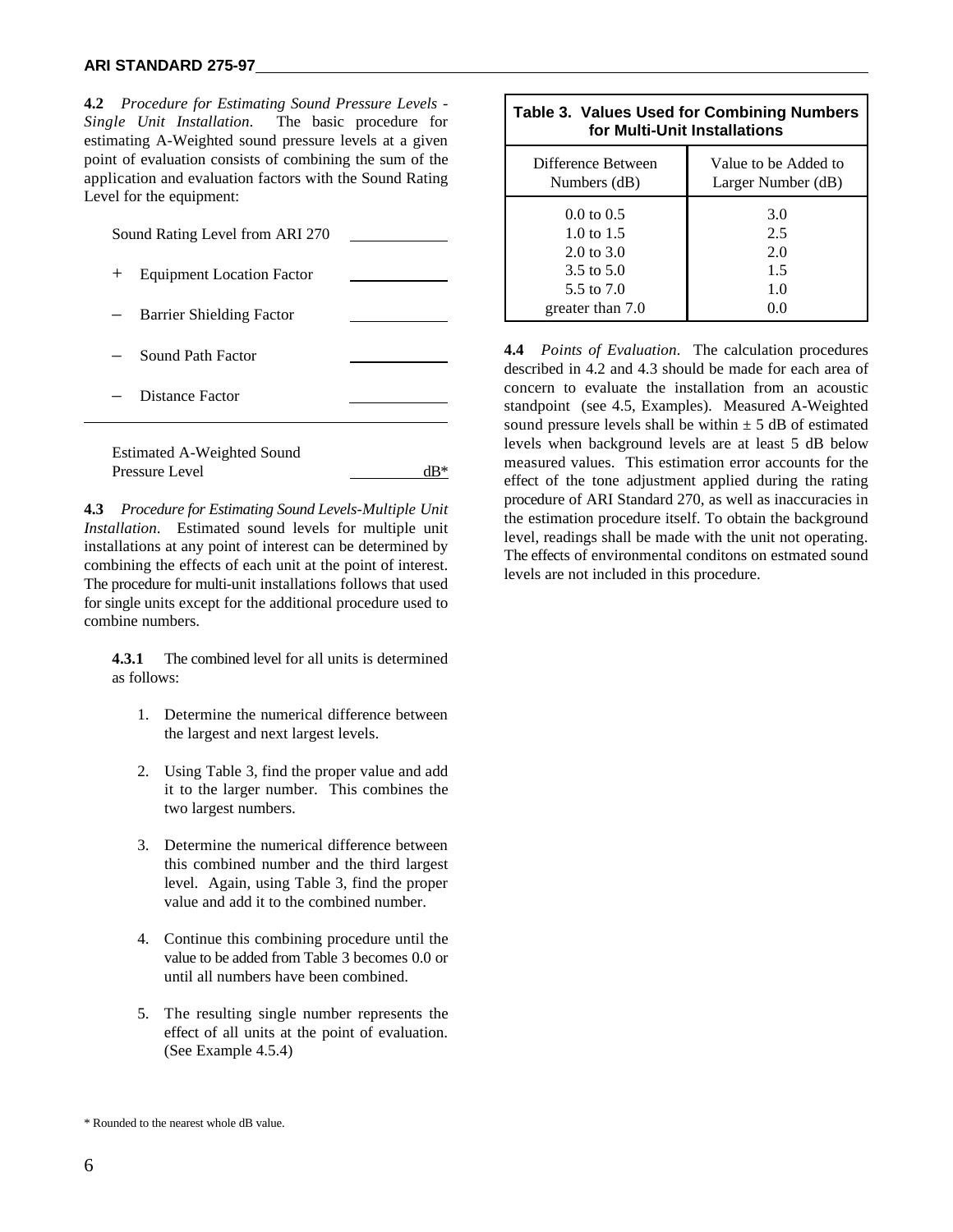#### **4.5** *Examples*.

**4.5.1** *Installation with No Barriers and One Reflective Surface*.

| #1<br>47 ft.<br>[14.3 m]<br>5 ft. [1.5 m]<br>#2<br>Open<br>35 ft.<br>Window<br>$[10.7 \text{ m}]$<br>15 ft.<br>[4.6 m]<br>Sound Rating Level of Unit - 68 dB |                                                                                           |                          |                |                  |  |  |
|--------------------------------------------------------------------------------------------------------------------------------------------------------------|-------------------------------------------------------------------------------------------|--------------------------|----------------|------------------|--|--|
|                                                                                                                                                              | 1. 47 ft. $[14.3 \text{ m}]$                                                              | <b>Evaluation Points</b> |                |                  |  |  |
| Line                                                                                                                                                         | 2. 15 ft. [4.6 m]<br>Distance from equipment<br>to evaluation point<br>3. 35 ft. [10.7 m] | $\mathbf{1}$             | $\overline{2}$ | 3                |  |  |
| $\mathbf{1}$                                                                                                                                                 | Unit Sound Rating Level (ARI Standard 270)                                                | 68                       | 68             | 68               |  |  |
| $\overline{2}$                                                                                                                                               | Equipment Location Factor (Table 1, Item 1)                                               | 3                        | 3              | 3                |  |  |
| $\overline{3}$                                                                                                                                               | Add Lines 1 and 2                                                                         | 71                       | 71             | 71               |  |  |
| $\overline{4}$                                                                                                                                               | Barrier Shielding Factor (Table 1, Item 2)                                                | $\boldsymbol{0}$         | $\mathbf{0}$   | $\boldsymbol{0}$ |  |  |
| 5                                                                                                                                                            | Sound Path Factor (Table 1, Item 3)                                                       | $\mathbf{0}$             | $\mathbf{0}$   | 10               |  |  |
| 6                                                                                                                                                            | Distance Factor (Table 2)                                                                 | 31                       | 21             | 28               |  |  |
| $\overline{7}$                                                                                                                                               | Add Lines 4, 5 and 6                                                                      | 31                       | 21             | 38               |  |  |
| $\,8\,$                                                                                                                                                      | Estimated A-Weighted Sound Pressure Level<br>(Subtract Line 7 from Line 3)                | 40                       | 50             | 33               |  |  |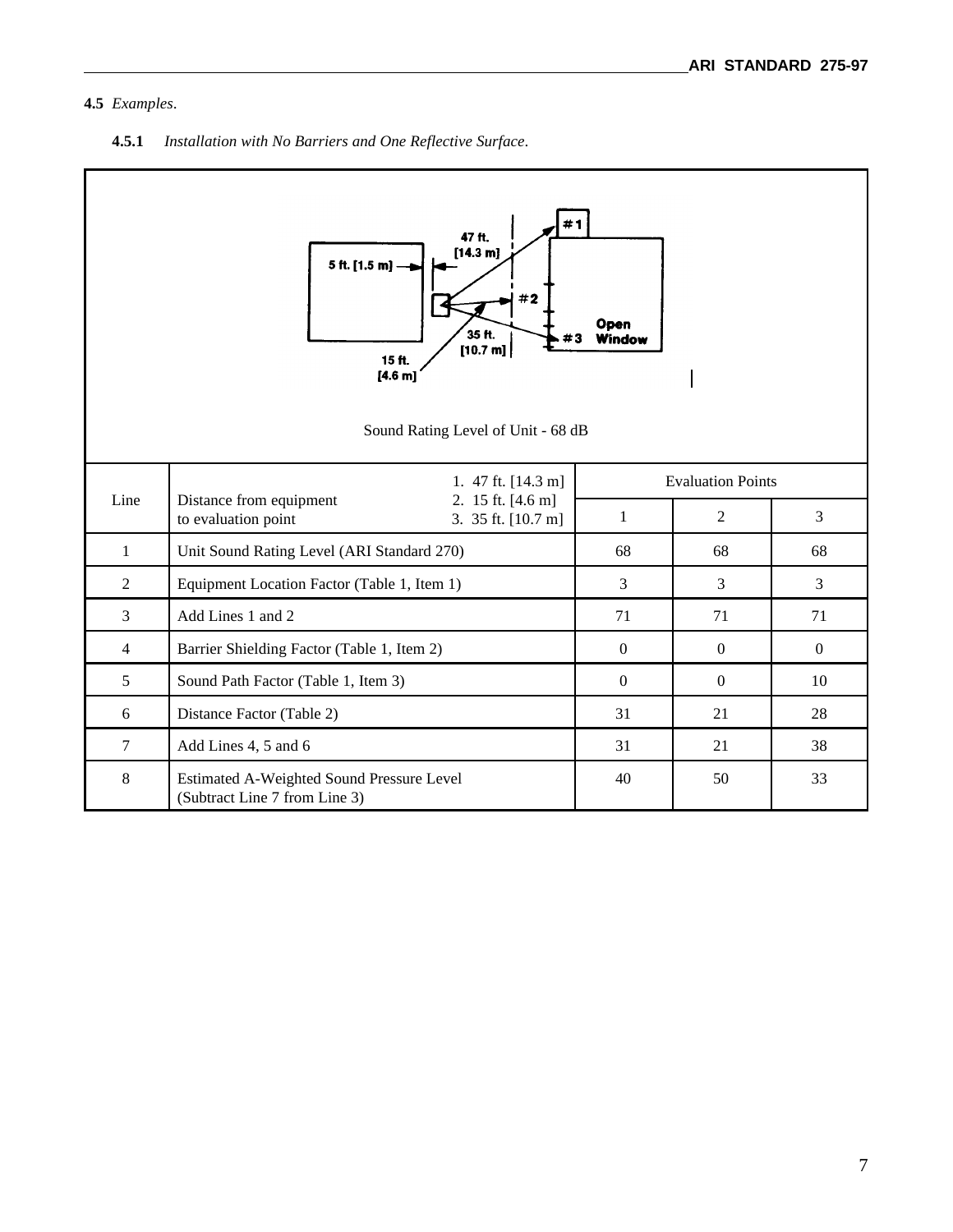#### **ARI STANDARD 275-97**

#### **4.5.2** *Installation with Barriers*.

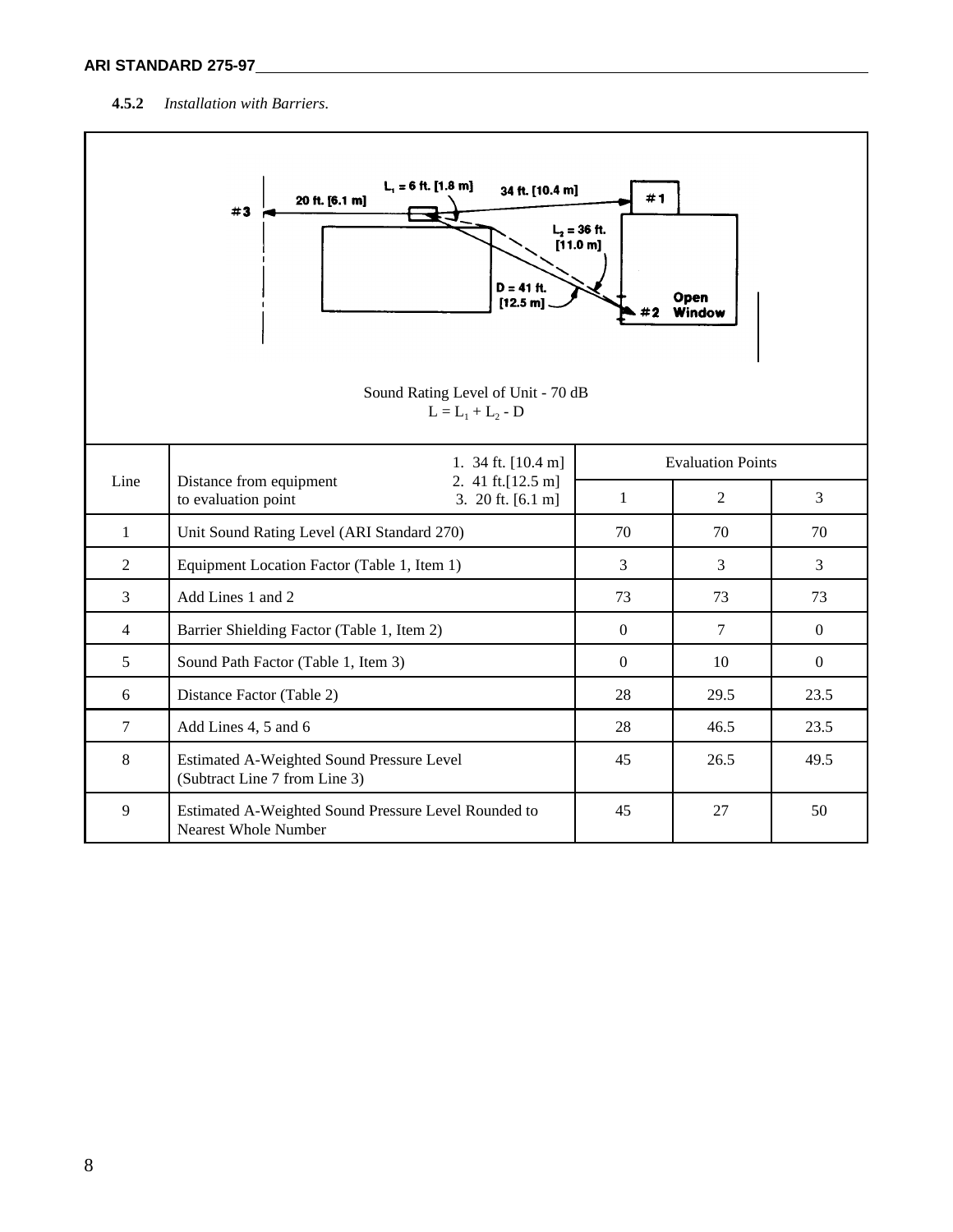**4.5.3** *Installation with Two Reflective Surfaces.*

| #1<br>45 ft.<br>[13.7 m]<br>30 ft.<br>[9.1 m]<br>#2<br>3 ft. [0.9 m]<br><b>Closed</b><br>#3 Window<br>5 ft. [1.5 m]<br>38 ft.<br>[11.6 m]<br>Sound Rating Level of Unit - 71 dB |                                                                                           |                          |                |              |  |  |
|---------------------------------------------------------------------------------------------------------------------------------------------------------------------------------|-------------------------------------------------------------------------------------------|--------------------------|----------------|--------------|--|--|
|                                                                                                                                                                                 | 1. $45$ ft. [13.7 m]                                                                      | <b>Evaluation Points</b> |                |              |  |  |
| Line                                                                                                                                                                            | Distance from equipment<br>2. 30 ft. [9.1 m]<br>to evaluation point<br>3. 38 ft. [11.6 m] | $\mathbf{1}$             | $\overline{2}$ | 3            |  |  |
| $\mathbf{1}$                                                                                                                                                                    | Unit Sound Rating Level (ARI Standard 270)                                                | 71                       | 71             | 71           |  |  |
| $\overline{2}$                                                                                                                                                                  | Equipment Location Factor (Table 1, Item 1)                                               | 6                        | 6              | 6            |  |  |
| $\overline{3}$                                                                                                                                                                  | Add Lines 1 and 2                                                                         | 77                       | 77             | 77           |  |  |
| $\overline{4}$                                                                                                                                                                  | Barrier Shielding Factor (Table 1, Item 2)                                                | $\mathbf{0}$             | $\mathbf{0}$   | $\mathbf{0}$ |  |  |
| 5                                                                                                                                                                               | Sound Path Factor (Table 1, Item 3)                                                       | $\mathbf{0}$             | $\overline{0}$ | 17           |  |  |
| 6                                                                                                                                                                               | Distance Factor (Table 2)                                                                 | 30.5                     | 27             | 29           |  |  |
| $\overline{7}$                                                                                                                                                                  | Add Lines 4, 5 and 6                                                                      | 30.5                     | 27             | 46           |  |  |
| 8                                                                                                                                                                               | Estimated A-Weighted Sound Pressure Level<br>(Subtract Line 7 from Line 3)                | 46.5                     | 50             | 31           |  |  |
| 9                                                                                                                                                                               | Estimated A-Weighted Sound Pressure Level Rounded to<br>Nearest Whole Number              | 47                       | 50             | 31           |  |  |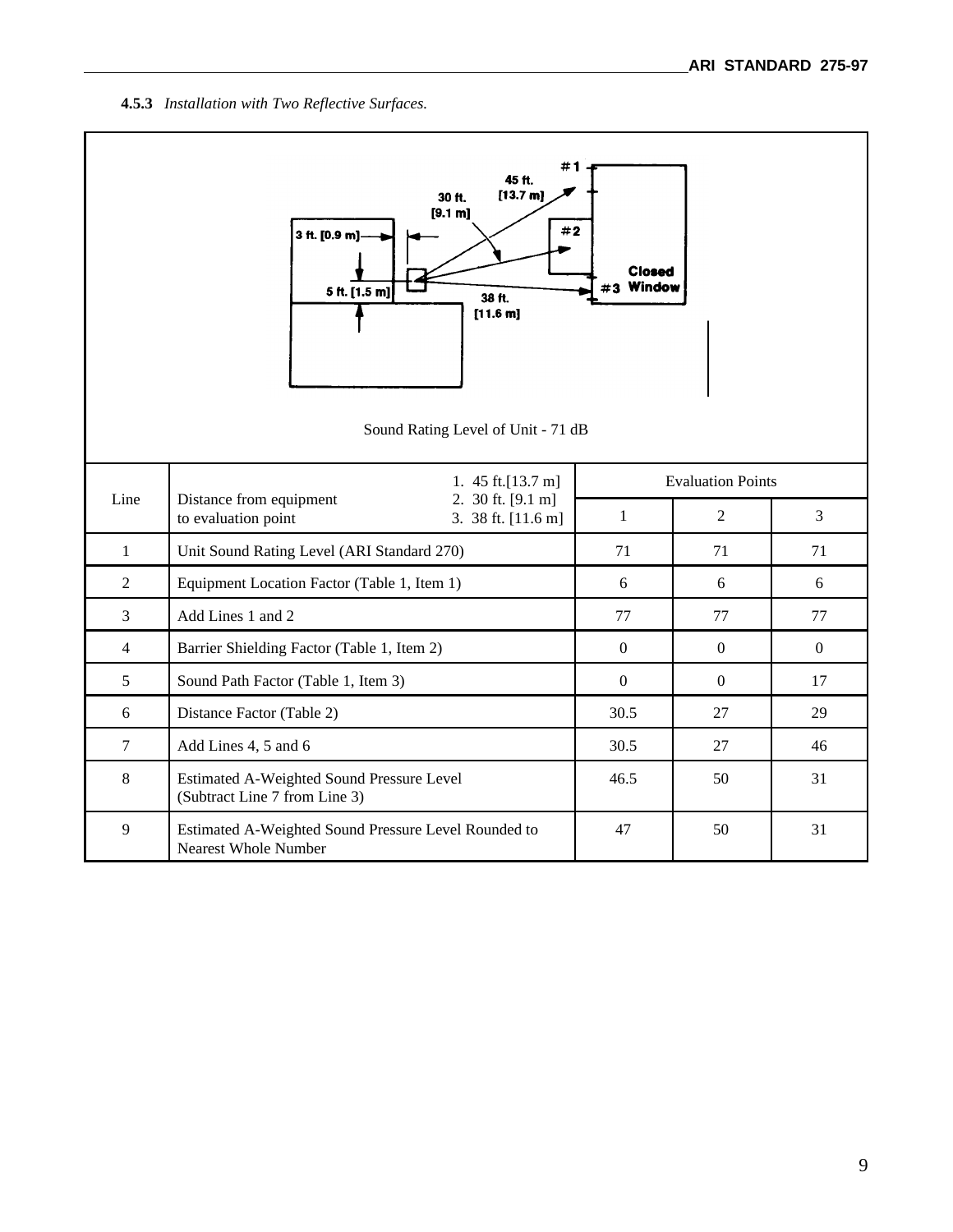#### **4.5.4** *Multiple Units.*

|                                    | 6 ft. [1.8 m]<br>6 ft. [1.8 m]<br>6 ft. [1.8 m]<br>Unit $#3$<br>Unit $#2$<br>Unit $#1$<br>50 ft.<br>70 ft.<br>[15.2 m]<br>[21.3 m]<br>60 ft.<br>[18.3 m] | 6 ft.<br>$[1.8 \; m]$                 |                      |                |
|------------------------------------|----------------------------------------------------------------------------------------------------------------------------------------------------------|---------------------------------------|----------------------|----------------|
|                                    | Sound Rating Level of Unit #1 - 68 dB<br>Sound Rating Level of Unit #2 - 68 dB<br>Sound Rating Level of Unit #3 - 72 dB                                  |                                       |                      |                |
| Line                               | 1. 70 ft. [21.3 m]<br>Distance from equipment<br>2. 50 ft. [15.2 m]                                                                                      |                                       | Units                |                |
|                                    | to evaluation point<br>3. 60 ft. [18.3 m]                                                                                                                | $\mathbf{1}$                          | $\overline{2}$       | $\mathfrak{Z}$ |
| $\mathbf{1}$                       | Sound Rating Level of Units (ARI Standard 270)                                                                                                           | 68                                    | 68                   | 72             |
| $\overline{2}$                     | Equipment Location Factor (Table 1, Item 1)                                                                                                              | $\overline{3}$                        | $\mathfrak{Z}$       | 6              |
| $\overline{3}$                     | Add Lines 1 and 2                                                                                                                                        | 71                                    | 71                   | 78             |
| $\overline{4}$                     | Barrier Shielding Factor (Table 1, Item 2)                                                                                                               | $\boldsymbol{0}$                      | $\boldsymbol{0}$     | $\mathbf{0}$   |
| 5                                  | Sound Path Factor (Table 1, Item 3)                                                                                                                      | $\boldsymbol{0}$                      | $\boldsymbol{0}$     | $\overline{0}$ |
| 6                                  | Distance Factor (Table 2)                                                                                                                                | 34.5                                  | 31.5                 | 33             |
| $\overline{7}$                     | Add Lines 4, 5 and 6                                                                                                                                     | 34.5                                  | 31.5                 | 33             |
| $8\,$                              | Estimated A-Weighted Sound Pressure Level<br>(Subtract Line 7 from Line 3)                                                                               | 36.5                                  | 39.5                 | 45             |
| 9                                  | Estimated A-Weighted Sound Pressure Level Rounded to<br>Nearest Whole Number                                                                             | 37                                    | 40                   | 45             |
| $\mathbf{1}$<br>45<br>39.5<br>36.5 | $\mathbf 2$<br>3<br>$\overline{\mathbf{4}}$<br>2a<br>4a<br>3a<br>5.5<br>2 <sub>b</sub><br>46<br>1.0<br>$\mathbf{O}$<br>46<br>9.5<br>36.5<br>➤            | 3 <sub>b</sub><br>4 <sub>b</sub><br>➤ | 2 <sub>c</sub><br>3c | 4 <sub>c</sub> |
| 10                                 | Estimated Combined A-Weighted Sound Pressure Level at<br>Point A                                                                                         |                                       | 46                   |                |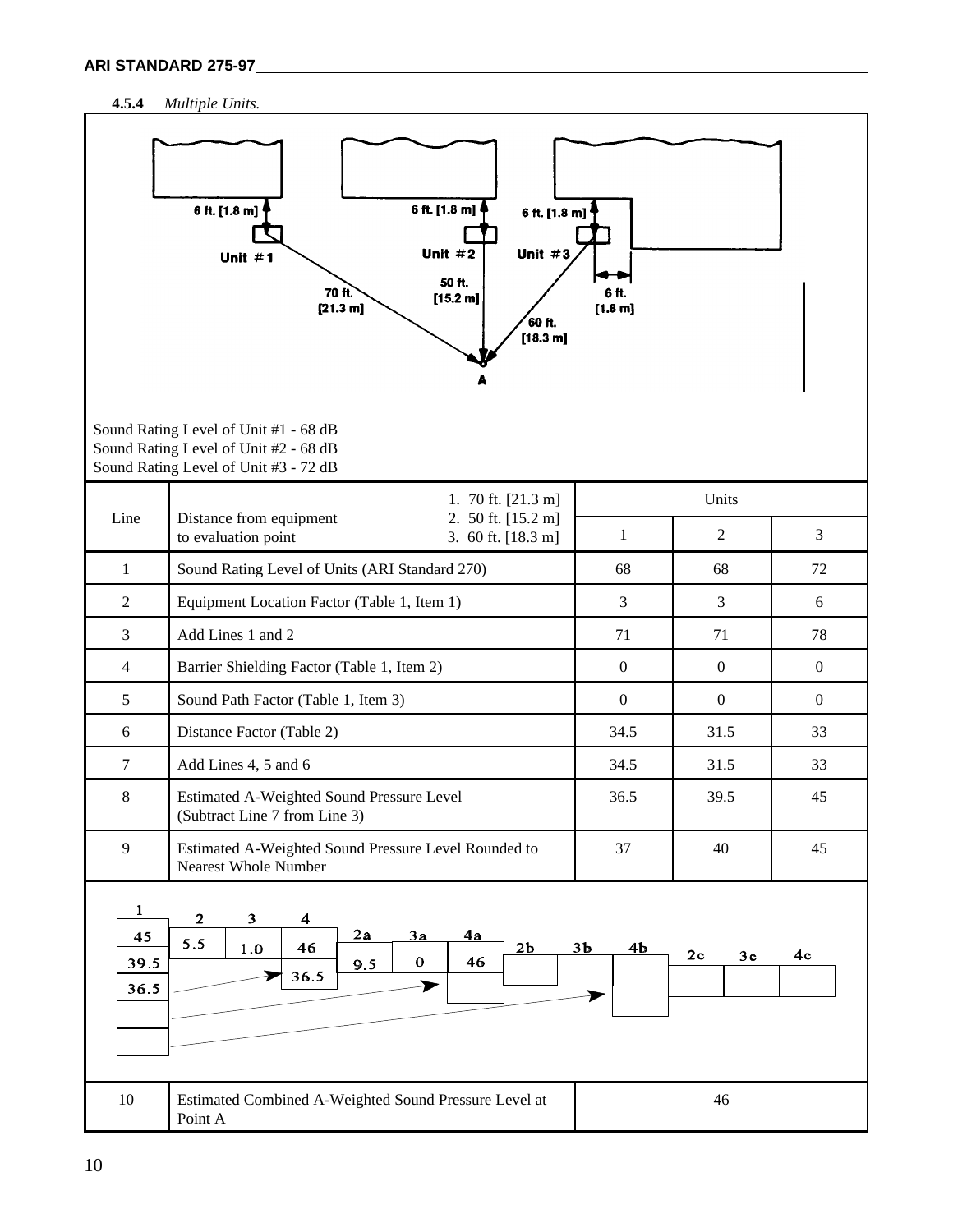- **4.5.5** *Calculation Procedure for Multiple Units.*
	- 1. Calculate estimated A-Weighted sound pressure level for each unit.
	- 2. List estimated level for each unit in Column 1, starting with the largest number first and second largest next, etc.
	- 3. Enter in Column 2, the difference of values between the two largest.
	- 4. Enter in Column 3, the value to be added to
	-
	- Column 4 as indicated by the arrow, the fourth least sensitive locations on the site. to Column 4a, etc.

#### **Section 5. Recommended Practices**

**5.1** *Unit Selection*. Sizing should be adequate to handle individual unit that produced the highest single the heat gains established by use of ASHRAE GRP158 contribution to the sound level. This may not be the the heat gains established by use of ASHRAE GRP158 Cooling and Heating Load Calculation Manual or unit with the highest sound rating level. When equivalent. More than slight oversizing should be avoided, reduction in the combined sound level is required in as this will result in excessive cycling (the end results being cases where several units produce equal individual both poor thermal control and objectionable acoustical sound levels (they differ by less than 2 dB), changes behavior). must be considered for each of these in order to make

**5.2** *Location*. Outdoor units should be placed on sites chosen to minimize sound heard by building occupants and/or neighbors. This is accomplished by choosing a location that results in the lowest equipment location factor, **5.3** *Installation*. the highest barrier shielding factor, and the greatest distance to sound sensitive areas. (See Section 4 and Table 1).

**5.2.1** *Barrier Shielding*. Section 4.1.2 and Table 1 taken to assure a firm, distributed support for the slab. address the sound reduction which would be estimated Equipment intended for mounting in a wall or on a when barriers exist between a sound source and a roof should be installed in accordance with the point of observation. Using these data, advantage manufacturer's recommendations. It should be should be taken of any possible barriers offered by ascertained that the building structure at the point of existing structures. If a barrier is to be constructed attachment is sufficiently strong and rigid to accept the specifically for this purpose, more accurate results can added load. Equipment which is not intended for be obtained if the noise eminating from the installed mounting to the building structure should not be equipment is measured before the barrier design is rigidly attached to a wall or other structure of finalized. substantial size which may radiate sound.

Measurements should be made on both the "A" and "C" scales of a standard sound level meter. The difference between these two readings may be used with Table 4 to obtain a better estimate of sound reduction than would be possible without such measurements. As an example, if the C-Weighted level is 60 dB and the A-Weighted level is 55 dB, a barrier (for which  $L = 2$  for the location under consideration) would be expected to provide a reduction of 13 dB instead of 10 dB as indicated in Table 1, with a resultant A-weighted sound pressure level of 42 dB.

the largest value from Table 3. **5.2.2** *Orientation*. Many items of equipment have 5. Enter in Column 4, the new value. of such data, it can be assumed that sound will be 6. If there are more than two units, repeat above surfaces through which air enters and leaves the procedure 3 through 5, starting in Column 2a. equipment. Where permitted by other installation Continue until a single value exists. Note that details, the directions of maximum sound radiation the third entry in Column 1 is transferred to from the equipment should be oriented towards the a directional pattern of sound radiation. In the absence radiated most strongly in directions normal to the

> **5.2.3** *Multiple Unit Locations*. When the sound level for a combination of units exceeds the desired value at the point of evaluation, changes in unit location or sound path should be made to the an overall improvement. Recalculating the combined sound level assuming several possible changes will quickly indicate the most desirable modifications.

mounting to the building structure should not be **5.3.1** *Mounting*. Equipment should be mounted on a substantial foundation. Precast concrete slabs may be used for smaller units, in which case, care should be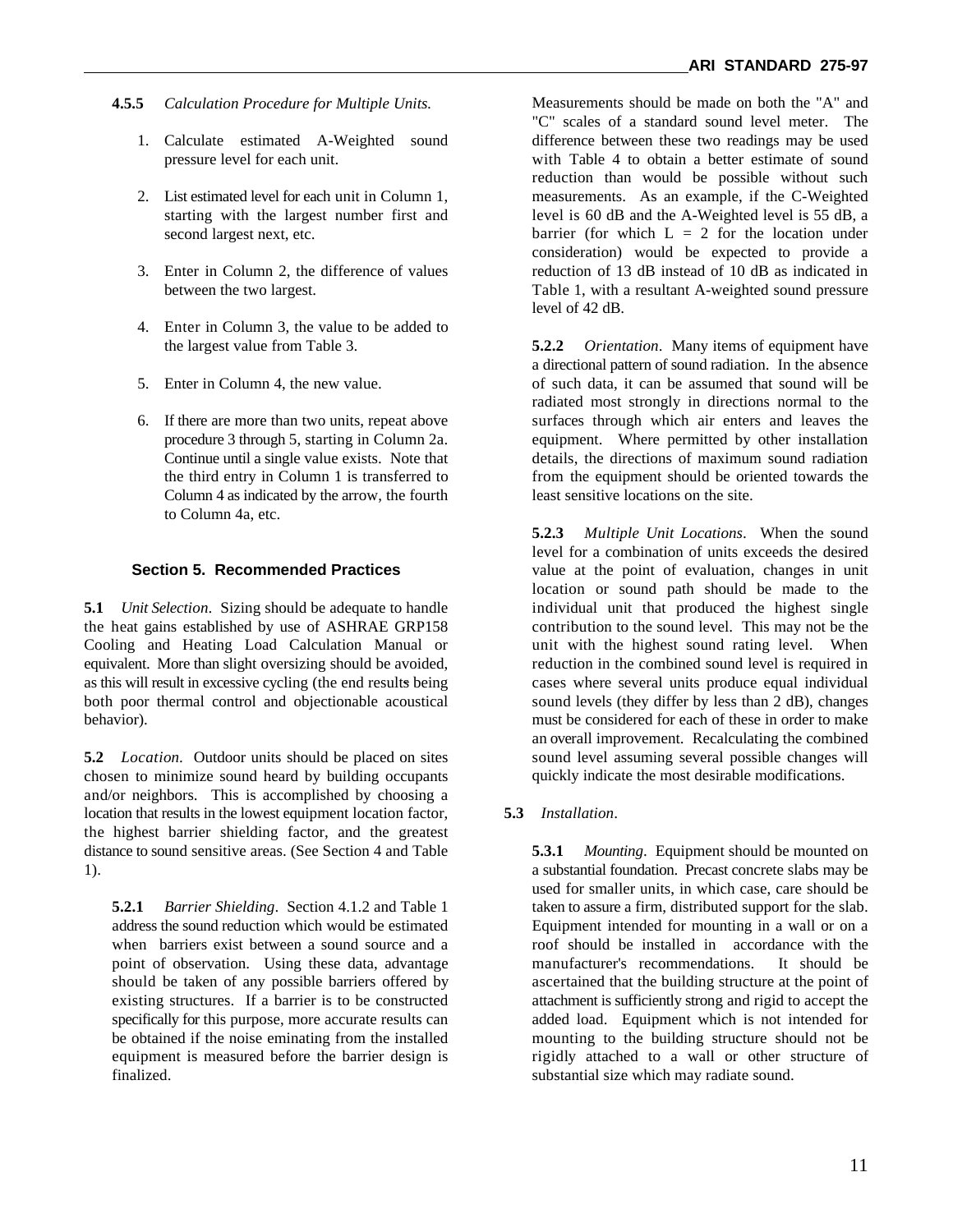| Table 4. Expected Reduction with Barrier |                                                                                                           |                                 |                            |                                |                      |                           |                          |                         |
|------------------------------------------|-----------------------------------------------------------------------------------------------------------|---------------------------------|----------------------------|--------------------------------|----------------------|---------------------------|--------------------------|-------------------------|
| (Path Line)<br>Difference                | Measurement Without Barrier in Place<br>(C-Weighted Sound Power Level minus A-Weighted Sound Power Level) |                                 |                            |                                |                      |                           |                          |                         |
| Defined in<br>Table 1)                   | $0 - 2$                                                                                                   | $3 - 4$                         | $5 - 6$                    | $7 - 8$                        | $9 - 10$             | $11 - 12$                 | $13 - 14$                | $15 - 16$               |
| 0.5<br>$\overline{2}$<br>3<br>6<br>12    | 8<br>12<br>15<br>17<br>20<br>23                                                                           | 8<br>11<br>14<br>16<br>19<br>22 | 10<br>13<br>15<br>18<br>21 | 6<br>9<br>12<br>14<br>17<br>20 | 11<br>12<br>16<br>18 | 6<br>10<br>11<br>14<br>17 | 3<br>8<br>10<br>13<br>16 | 3<br>6<br>8<br>11<br>14 |

**5.3.2** *Isolation*. Equipment mounted to the building **5.3.4** *Start-Up*. When placed in operation, the structure should employ a system to isolate vibrations equipment should: from that structure. An isolation system is desirable in all other cases except possibly the unit mounted to a 1. Be adjusted to operate on a recommended small foundation slab provided solely for this purpose. cycle for expected conditions (i.e., not cycling (In this case, the manufacturer's recommendations excessively). regarding attachment should be followed.) In many cases the manufacturer may have designed isolation 2. Be properly charged, for efficient operation into the equipment, or may provide such isolation and cycling. as an available accessory, or may provide specific recommendations for achieving such isolation. In the 3. Have all shipping retainers or tie-downs absence of such direction, isolators should be chosen in removed, as specified in installation instructions. accordance with good practice. (The ASHRAE Handbook, HVAC Applications Volume, Chapter 43 4. Have all cabinet elements, access panels, etc., is a reference for further discussion of isolation). properly and securely fastened in place.

**5.3.3** *Connections*. Ductwork, piping, and electrical conduit all provide potential short circuits to an isolation mount by making rigid connections between the equipment and the building structure. Providing flexible connections in each of these will prove effective in reducing sound transmission. Where flexible connections are not provided, it is desirable to resiliently support electrical service lines and refrigerant piping from the building structure. As a minimum requirement, direct firm contact between<br>such components and the basic building structure or roofs should be done with flexible material. conform with all the provisions thereof.

5. Be provided with electrical power within the nameplate specifications and tolerances.

Many of these conditions are necessary for proper thermal performance, but all can also affect sound generated by equipment.

#### **Section 6. Voluntary Conformance**

6.1 *Conformance*. While conformance with this standard should be avoided. Sealing of space between is completely volunary, applications and installations refrigerant lines and the holes provided through walls represented as being in accordance with this standard shall represented as being in accordance with this standard shall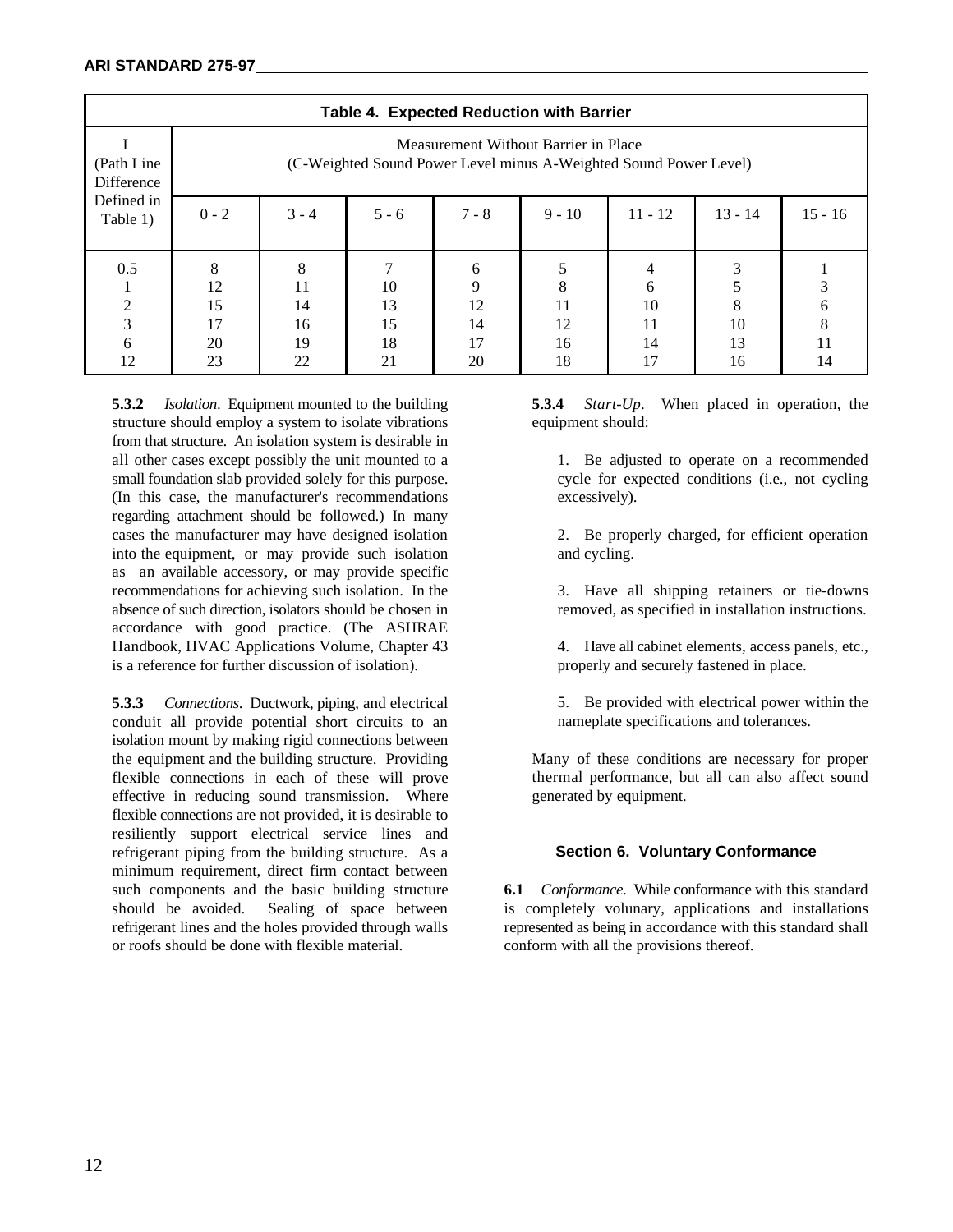### **APPENDIX A. REFERENCES - NORMATIVE**

**A1** Listed here are all standards, handbooks, and other **A1.3** ARI Standard 270-95, *Sound Rating of* publications essential to the formation and implementation *Outdoor Unitary Equipment*, 1995, Air-Conditioning of the standard. All references in this appendix are & Refrigeration Institute, 4301 North Fairfax Drive, considered part of the standard. Suite 425, Arlington, VA 22203, U.S.A.

**A1.1** ANSI Standard S1.4-1983, *Specification for* **A1.4** ASHRAE *Terminology of Heating, Sound Level Meters*, 1983, American National *Ventilation, Air Conditioning and Refrigeration*, Standards Institute, 11 West 42nd Street, New York, American Society of Heating, Refrigerating and Air-NY 10036, U.S.A. Conditioning Engineers, 1791 Tullie Circle N.E.,

**A1.2** ARI Standard 210/240-94, *Unitary Air Conditioning & Air-Source Heat Pump Equipment*, 1994, Air-Conditioning & Refrigeration Institute, 4301 North Fairfax Drive, Suite 425, Arlington, VA 22203, U.S.A.

Atlanta, GA 30329, U.S.A.

### **APPENDIX B. REFERENCES - INFORMATIVE**

**B1** Listed here are standards, handbooks and other **B1.2** ASHRAE Handbook, *Applications Volume*, publications which may provide useful information and 1996, American Society of Heating, Refrigerating and background but are not considered essential. References in Air-Conditioning Engineers, 1791 Tullie Circle N.E., this appendix are not considered part of the standard. Atlanta, GA 30329, U.S.A.

**B1.1** ASHRAE GRP158, *Cooling and Heating Load Calculation Manual*, Second Edition, American Society of Heating, Refrigerating and Air-Conditioning Engineers, 1791 Tullie Circle N.E., Atlanta, GA 30329, U.S.A.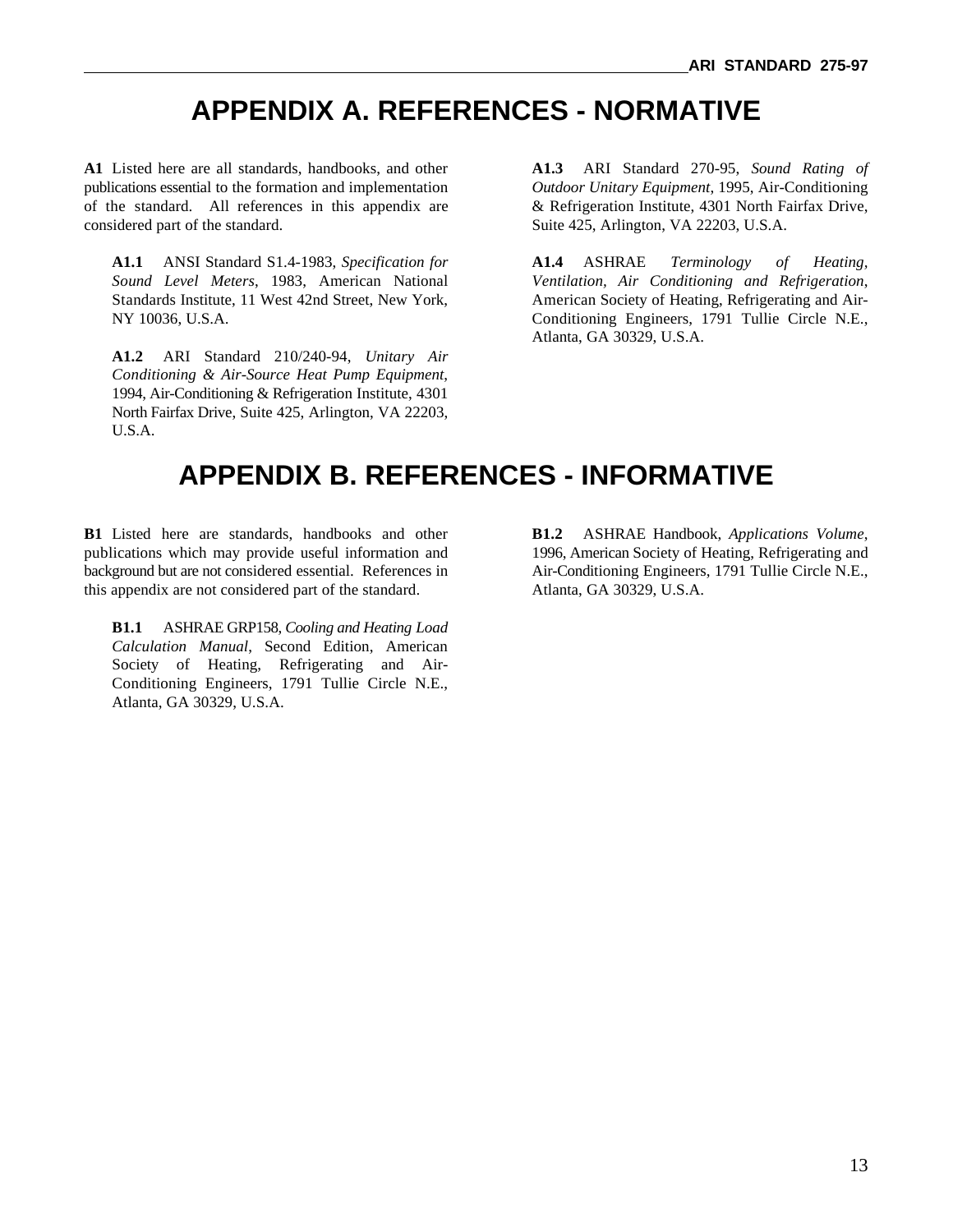**TAB**

TYPE TO BE USED ON THE COVER

**TAB** 

## **275-97**